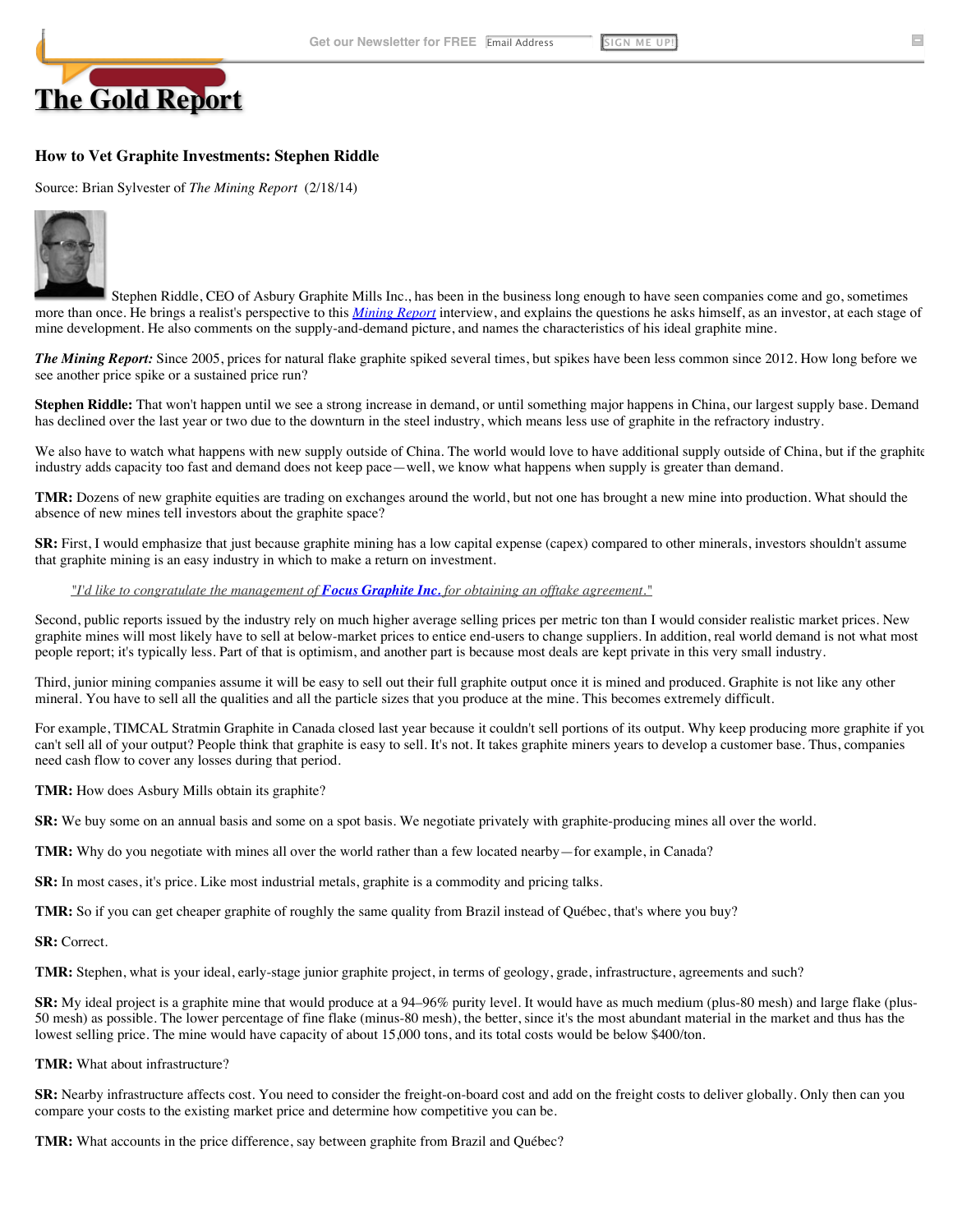**SR:** Mining costs are the first factor. That goes to the type of ore being mined, the percentage of graphite in the ore and the percentage of overburden. All that factors into the average cost to mine a ton of graphite ore.

**TMR:** But there are high-grade mines in Québec.

**SR:** There are high-grade mines that have a high percentage of graphite; that's a good starting point. However, if the costs to move the overburden and get the ore to the flotation plant are higher than those of a company with a lower-percentage ore, that can cancel out the cost benefit of a high-grade resource.

The second factor is the footprint of the graphite ore after the flotation is done. In other words, what percentage of the graphite ore is in the plus-50 mesh, minus-50-by-80 mesh and minus-80 mesh sizes? What purity level can be obtained through normal flotation, without chemical treatments that add cost? That will help determine the average selling price.

Take Northern Graphite Corporation (NGC:TSX.V; NGPHF:OTCOX), for example. Because it has a very high percentage of coarse, large and medium flake, its average selling price will be higher than that of [Focus Graphite Inc. \(FMS:TSX.V\)](http://www.theaureport.com/pub/co/3195) or [Mason Graphite Inc. \(LLG:TSX.V; MGPHF:OTCQX\).](http://www.theaureport.com/pub/co/5521) Both companies have much lower percentages of large and medium flake and a much higher percentage of fine flake. Smaller flake simply has less value.

This is what distinguishes the graphite industry. If you mine nickel at 80% purity, you sell it at X price for 80% purity. If your purity is only 75%, it sells at X minus some small percentage. The graphite industry depends on both the size and purity level of the flakes.

*"[Energizer Resources Inc.](http://www.thelifesciencesreport.com/pub/co/2239) [is determining its expected footprint; when that is determined, the company can calculate realistic selling prices."](http://www.thelifesciencesreport.com/pub/co/2239#quote)*

There is another scenario in the industry. Hypothetically, if I produce 40,000 ton/year (40 Ktpa) of 98-carbon graphite, I would need to assess what the demand is for 98-carbon graphite. I might determine that global demand is 20 Ktpa. In that case, I would have to get 100% of the market to sell 50% of my output. I would then have to sell the rest at 96-carbon prices, to sell the other 50% of my output. The net result is, it will lower my average selling price to sell all the volume because there is not a big enough market for 98-carbon graphite.

**TMR:** In five years, will there be enough room for Focus, Mason and others to share the graphite space?

**SR:** It will depend on how many lithium-ion batteries all of us will be using. That, and other energy storage applications, is where increased demand will come from.

**TMR:** Is it realistic for junior companies to cultivate a new set of end markets now?

**SR:** I don't think it's realistic, no. To justify its existence, a junior mining company has to look at the traditional markets. It takes too long to cultivate new markets and you can't justify the investment.

**TMR:** Graphene is one of the buzzwords in this space. Is producing graphene from natural graphite a theory or a legitimate business model?

**SR:** I wouldn't justify a graphite mine based on the graphene market. The graphene market will take an extremely long time to develop products for everyday use. What's more, a little graphite goes a long way in making graphene.

TMR: People argue that the graphene market may be small, but the prices are very high.

**SR:** There are two kinds of graphene. One is made from chemical vapor deposition, in which you make a graphene coating on top of another substrate, then remove the substrate, leaving only the graphene. Most of the graphene being used today is made that way. That is the graphene the electronic industry wants because it's ultra-high purity and can be easily controlled.

The lower-cost way to make graphene uses natural graphite as the precursor. That market will take longer to develop, but it will be a bigger market because that kind of graphene can be used in the more practical, higher-volume products that we use every day.

**TMR:** Do you have any particular concerns about the graphite market?

**SR:** My only concern is that most of the spherical graphite anode material used in lithium-ion batteries is made in China.

If I open a mine in Canada and I want to supply graphite to that market, most likely I will have to sell my graphite to the Chinese graphite anode producers. Today, China has a 20% export duty, thus current market prices include this 20% duty, so I would have to sell 20% below market prices just to compete on price, let alone any freight equalization.

Most companies making lithium-ion battery anode material are using the lowest cost graphite, that being the minus-80 mesh in a typical carbon of 94–96%.

**TMR:** What is the approximate global demand for graphite in lithium-ion batteries?

**SR:** Our market analysis shows that about 50% is synthetic graphite and 50% is natural graphite**.** Of the finished anode material after coating, we believe the market is around 80K metric tons.

**TMR:** What do you expect that to grow by annually?

**SR:** That's a good question. Analysts projected a fast growth rate based on expectations for the pure electric vehicle. That market hasn't grown much. What *has* grown is the hybrids, which use fewer batteries. I see the hybrid market growing; the electrical vehicle market less so.

**TMR:** Could graphite demand for lithium-ion batteries double in five years?

**SR:** It could. The question then becomes, which form of graphite—synthetic or natural—will be preferred?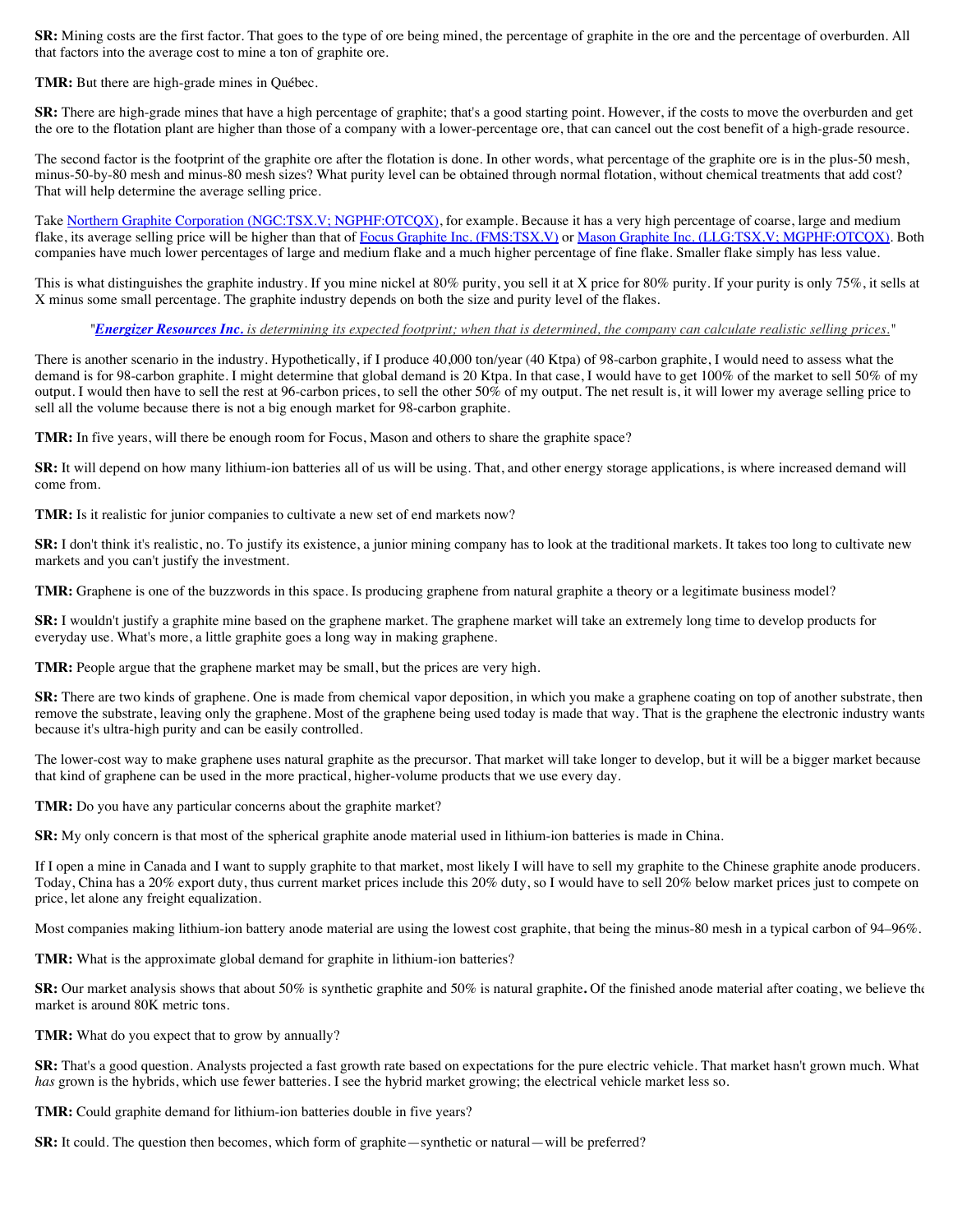The real, much bigger long-term question in the automotive market—the biggest consumer of graphite anode—is what does the future hold for anode material? Batteries take too long to recharge and only allow you to drive a certain distance before they need to be recharged. The battery industry has to come up with a better battery that can last longer and recharge in 10 minutes or so. Will those batteries be made with a graphite anode or some other form of anode material?

**TMR:** Recently, end-users have been adding graphene to polymers used in 3-D printing. Credit Suisse forecasts revenues from the global 3-D printing market will reach \$12 billion (\$12B) by 2020, up from a mere \$2B in 2012. Can investors hang their hat on that?

**SR:** That is a potential market, but I wouldn't open a new graphite mine based on it. Like the graphene market, it will take a long time to develop.

**TMR:** Focus Graphite recently signed an offtake agreement with a Chinese company for up to 40 Ktpa of graphite concentrate. Why haven't more companies reached similar deals?

**SR:** First I'd like to congratulate the management of Focus for obtaining an offtake agreement. It's the first in the industry to do so.

Most junior mining companies are not signing offtake agreements because major buyers want to purchase at market prices or, in most cases, slightly below market prices. The risk for graphite producers is whether the buyer is willing to guarantee a minimum price if the market price constantly changes.

In other words, nobody thinks really long term. No company wants to pay a premium for graphite if it thinks prices will drop in the long term.

**TMR:** Is that because end-users have seen more downs than ups in graphite, and rely on the spot market?

**SR:** Those of us in the industry have an idea of what we believe are the fair-market costs of the suppliers and what would be a minimum fair market price.

**TMR:** What do you think of the offtake deal Focus Graphite signed?

**SR:** My questions—and these are questions investors should ask—are: Is there a minimum price in the agreement? Is it a take-or-pay agreement? How, or can, the buyer get out of the agreement? Does the agreement cover all grades, not just those the buyer prefers?

#### **TMR:** Is 40K tons a lot?

**SR:** For the next two years, the market outside of China doesn't need additional capacity in excess of 40K tons. If this is the only mine that gets underway, that amount should fit in well.

**TMR:** Asbury Mills has a long history in the carbon and graphite business. Have you ever seen hedging in the graphite space?

**SR:** Not too much. Asbury's probably one of the few to hedge, because we're not afraid to invest in inventory. If the price were really low, we could buy excess inventory.

**TMR:** How many tons a year does Asbury buy?

**SR:** Our usage varies depending on how much we want to participate in the commodity market.

We are involved in two markets for natural flake. One is the graphite trader market, where we drop-ship graphite directly from the mine to end-users around the world.

In the drop-ship business, in which our buys can change from year to year depending on the margins we're willing to live with, we might buy 25–45 Ktpa.

In the other part of the market, we buy the natural flake grades and process the material before selling it to the end-user.

**TMR:** Are you familiar with other companies operating in Québec?

**SR:** Yes. Let me start by saying that we, and the graphite industry in general, want to thank the junior mining industry. Thanks to their work in funding, finding and quantifying graphite reserves around the world, they've found enough graphite to satisfy current and future demand for the next 200 years. That's not just in Québec; there are more than 350 different graphite deposits throughout the world, and that does not include undeveloped deposits in China.

*"[Saint Jean Carbon Inc.](http://www.thelifesciencesreport.com/pub/co/6155) [has some veins in which the percentage of graphite is quite high.](http://www.thelifesciencesreport.com/pub/co/6155#quote)"*

That doesn't mean that all of them are economical, at least at today's prices. But it tells you that the surviving graphite operations will have to be low-cost deposits that offer high-quality product and give the investor a fair return.

**TMR:** Another Québec player, [Saint Jean Carbon Inc. \(SJL:TSX.V\)](http://www.theaureport.com/pub/co/6155), recently acquired Minmet Carbons. Is vertical integration the most effective way to build a profitable graphite company?

SR: The best way to build a graphite company is like raising a child. You start out teaching the child how to crawl. You've got to start out small and develop your customer base, keeping your capex and operating margins as low as possible, so you can have a margin.

**TMR:** But buying a company that already has a retail base would seem to be a reasonable approach.

**SR:** It depends on what the expertise of the retail base is. The expertise of Minmet's retail base is selling carbon material, not natural flake graphite, to the steel industry. Could that help Saint Jean Carbon sell graphite to the markets that consume graphite, (i.e., refractory markets or other lubricant markets)? Yes, but that is not the expertise of the company Saint Jean bought.

**TMR:** How does Saint Jean compare with other players?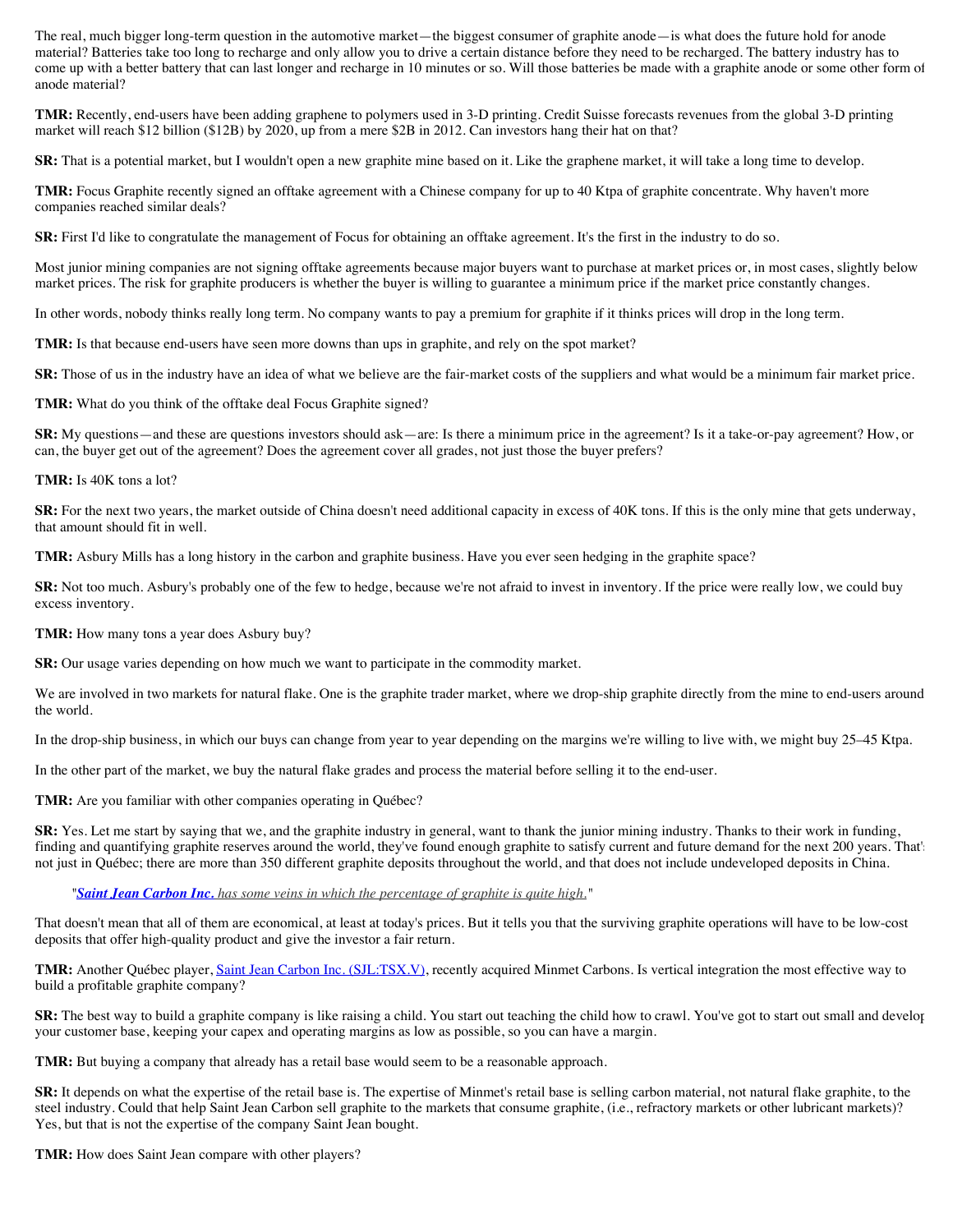**SR:** It's too early to tell. According to some of the company's press releases, it has some veins in which the percentage of graphite is quite high. Finding a way to separate the ash from the graphite at a reasonable cost would speed Saint Jean's way to market. The next question is: How big are the veins that contain the large percentage of graphite and is there enough volume available to justify an investment?

**TMR:** Would Minmet Carbons be a competitor of yours?

**SR:** Yes and no. Because we're fully involved in all forms of carbon, Minmet is a competitor in some materials. At other times, it has been a supplier to us. We are more in the business of processing carbon, while Minmet trades and brokers carbon.

**TMR:** What do you know about Saint Jean's early-stage project in Sri Lanka?

**SR:** Two or three companies are trying to reopen old mines in Sri Lanka. The country's graphite production peaked in the '40s and early '50s. After that, demand dropped and the mines closed. The questions today are, can the mines be reactivated cost effectively, and can they compete with flake graphite market prices?

The Sri Lankan veins are very small but incredibly pure, between 85–99%. The graphite doesn't need any further processing once it's been separated from the rock walls. If the Sri Lankan graphite can be competitive with flake graphites out of China, it's a justifiable business.

Currently, Sri Lankan graphite gets a premium, but only in very small niche businesses that have not been growing. I don't see that changing any time soon.

**TMR:** In your last *[Mining Report](http://www.theaureport.com/pub/na/13473)* interview in 2012, you mentioned [Energizer Resources Inc. \(EGZ:TSX.V; ENZR:OTCQX\)](http://www.theaureport.com/pub/co/2239) and Northern Graphite. What's happened with those companies since then?

**SR:** Northern Graphite has been reducing both its capex, which is around \$100M, and its average selling price. One way to reduce your average selling price is to increase capacity, but then you have to sell the additional product.

Energizer is determining its expected footprint. By footprint, I mean the typical particle size breakdown of the coarse, medium and fine flake, and the purity level for each. When that is determined, the company can calculate realistic selling prices based on expected volumes.

TMR: [Sherritt International Corp. \(S:TSX\),](http://www.theaureport.com/pub/co/5751) a nickel company, just went into commercial production at the Ambatovy Nickel mine in Madagascar. Does that enhance the chance of Energizer's Molo deposit being developed?

**SR:** Yes. Sherritt's experience is indicative of how difficult it is to operate in Madagascar. It cost Sherritt a lot more to get that nickel mine up and operating than was budgeted for.

The good news is that the government of Madagascar has become more mining-friendly, in a bid to develop its minerals, job market and value-added products. Still, it's not an easy place to operate in, nor as low cost as people think.

**TMR:** Energizer just raised \$7.5M, much of it for a feasibility study. What will investors want to see from that study?

SR: I'd want to see what the company thinks its footprint will be and based on that, its realistic cost and volume forecasts. Finally, what would be a realistic selling price to move that volume? I want to see whether the net difference between cost and selling prices would justify the kind of investment needed.

**TMR:** Are there three juniors that you consider solid investments in the graphite space?

**SR:** The better way to look at it is that Asbury, if we wanted to, could fund at least two mines. We haven't found the right ones yet, but we're looking.

**TMR:** You would become an offtake partner with the right company?

**SR:** Yes. We've probably looked at 15 or more. We could also be an investor, if the economics work.

**TMR:** What are your criteria for becoming an offtake partner?

**SR:** I want a company that can sustain the ups and downs of market prices for the long haul.

**TMR:** What do you think when you see an asset that has changed hands two or three times? When a new company promotes an old deposit that didn't work

**SR:** That's the nature of the junior mining industry, especially public junior mining companies. First, the funding dries up. The company goes dormant. Then, somebody else is able to raise funding, reactivates the project and changes the name.

I look at companies that can survive long term. That means they have the right footprint, at the right cost structure, under the right amount of volume and the right management to make it happen.

**TMR:** Has enough changed for these companies to make money?

**SR:** In most cases, not enough has changed.

The change has to happen in China, where most of our supply comes from. Costs there are slowly increasing. The Chinese now have to spend more money and worry more about the environment. But costs haven't gone up to the point where it really opens the door for a significant number of juniors to enter the market quickly.

**TMR:** Do you have any parting thoughts?

**SR:** I'm concerned that as an industry, we don't add too much capacity outside of China too fast. We don't want to kill each other off. We want to work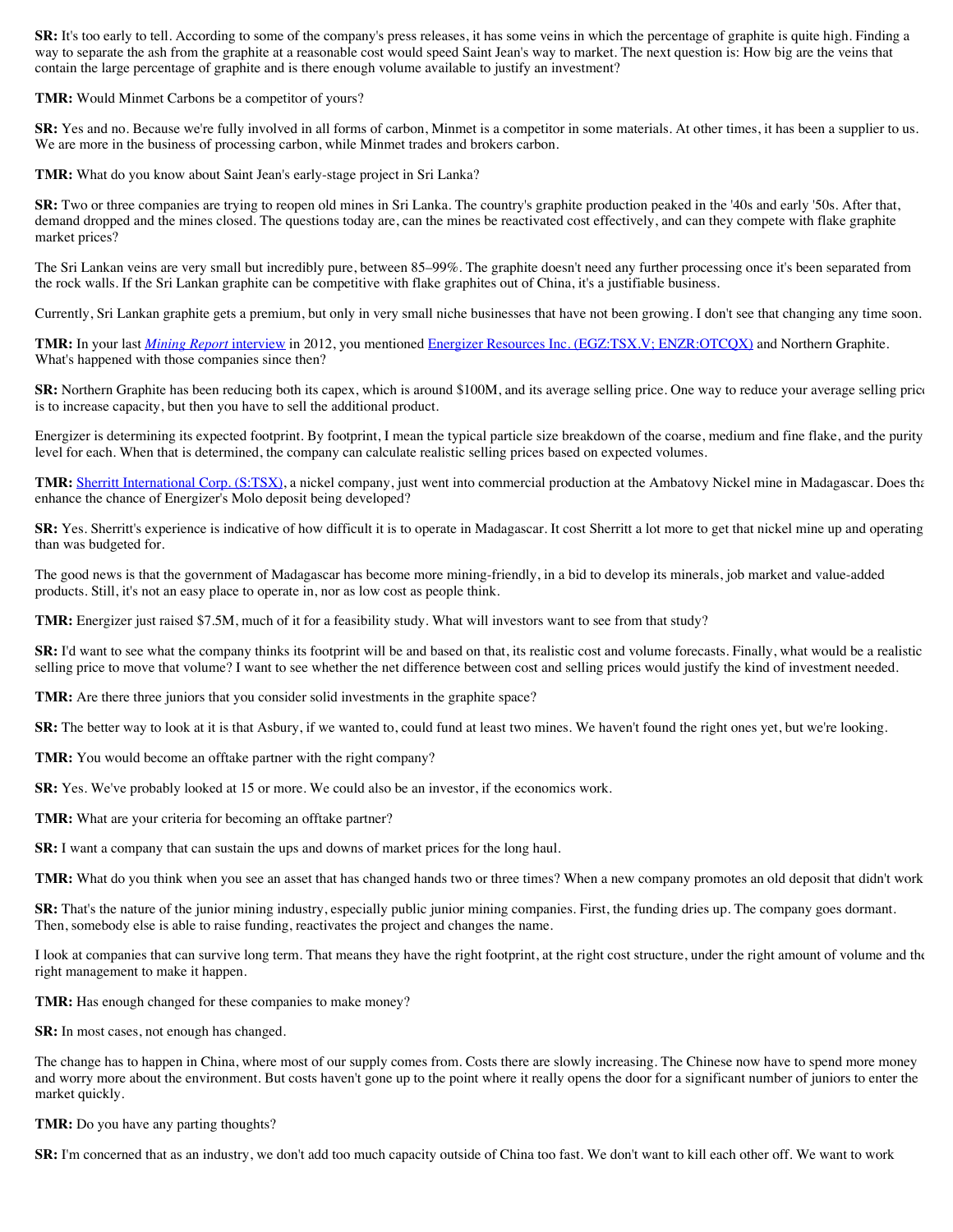together and make the graphite industry survive long term. We need to diversify supply, but we need to do it economically.

# **TMR:** Stephen, thanks for your time and your insights.

*Asbury Graphite Mills Inc. CEO [Stephen Riddle](http://www.theaureport.com/pub/htdocs/expert.html?id=7421), widely regarded as an expert in the graphite and carbon industry, is the fourth-generation leader of the privately owned company. Founded in New Jersey in 1895, Asbury Graphite is a processor and supplier of all types of granular and powder natural and synthetic graphite, petroleum and metallurgical cokes, anthracite coal, carbon black, carbon fibers and other inert materials. Joining the company as territory sales manager in June 1979, Riddle progressed to assistant sales manager (1984), sales and export marketing manager (1986), president (1995) and, in January 2011, to CEO. Riddle, who attended Lafayette College and Deerfield Academy, is a member of the Electrochemical Society, ASM International, the Casting Industry Supplier Association, American Foundry Society and American Powder Metal Institute.*

Read what other experts are saying about:

- [Energizer Resources Inc.](http://www.theaureport.com/pub/co/2239)
- $\bullet$ [Focus Graphite Inc.](http://www.theaureport.com/pub/co/3195)
- [Saint Jean Carbon Inc.](http://www.theaureport.com/pub/co/6155)

Want to read more *Mining Report* interviews like this? [Sign up](http://www.theaureport.com/cs/user/print/htdocs/38) for our free e-newsletter, and you'll learn when new articles have been published. To see a list of recent interviews with industry analysts and commentators, visit our *Streetwise Interviews* page.

### **DISCLOSURE:**

1) Brian Sylvester conducted this interview for *The Mining Report* and provides services to *The Mining Report* as an independent contractor. He or his family own shares of the following companies mentioned in this interview: None.

2) The following companies mentioned in the interview are sponsors of *The Mining Report:* Northern Graphite Corporation, Focus Graphite Inc., Mason Graphite Inc., Saint Jean Carbon Inc. and Energizer Resources Inc. Streetwise Reports does not accept stock in exchange for its services or as sponsorship payment.

3) Stephen Riddle: I or my family own shares of the following companies mentioned in this interview: None. I personally am or my family is paid by the following companies mentioned in this interview: None. My company has a financial relationship with the following companies mentioned in this interview None. I was not paid by Streetwise Reports for participating in this interview. Comments and opinions expressed are my own comments and opinions. I had the opportunity to review the interview for accuracy as of the date of the interview and am responsible for the content of the interview.

4) Interviews are edited for clarity. Streetwise Reports does not make editorial comments or change experts' statements without their consent.

5) The interview does not constitute investment advice. Each reader is encouraged to consult with his or her individual financial professional and any action a reader takes as a result of information presented here is his or her own responsibility. By opening this page, each reader accepts and agrees to Streetwise Reports' terms of use and full legal [disclaimer.](http://www.theaureport.com/pub/htdocs/disclaimer.html)

6) From time to time, Streetwise Reports LLC and its directors, officers, employees or members of their families, as well as persons interviewed for articles and interviews on the site, may have a long or short position in securities mentioned and may make purchases and/or sales of those securities in the open market or otherwise.

# **STREETWISE THE GOLD REPORT**



# **STREETWISE THE MINING REPORT**